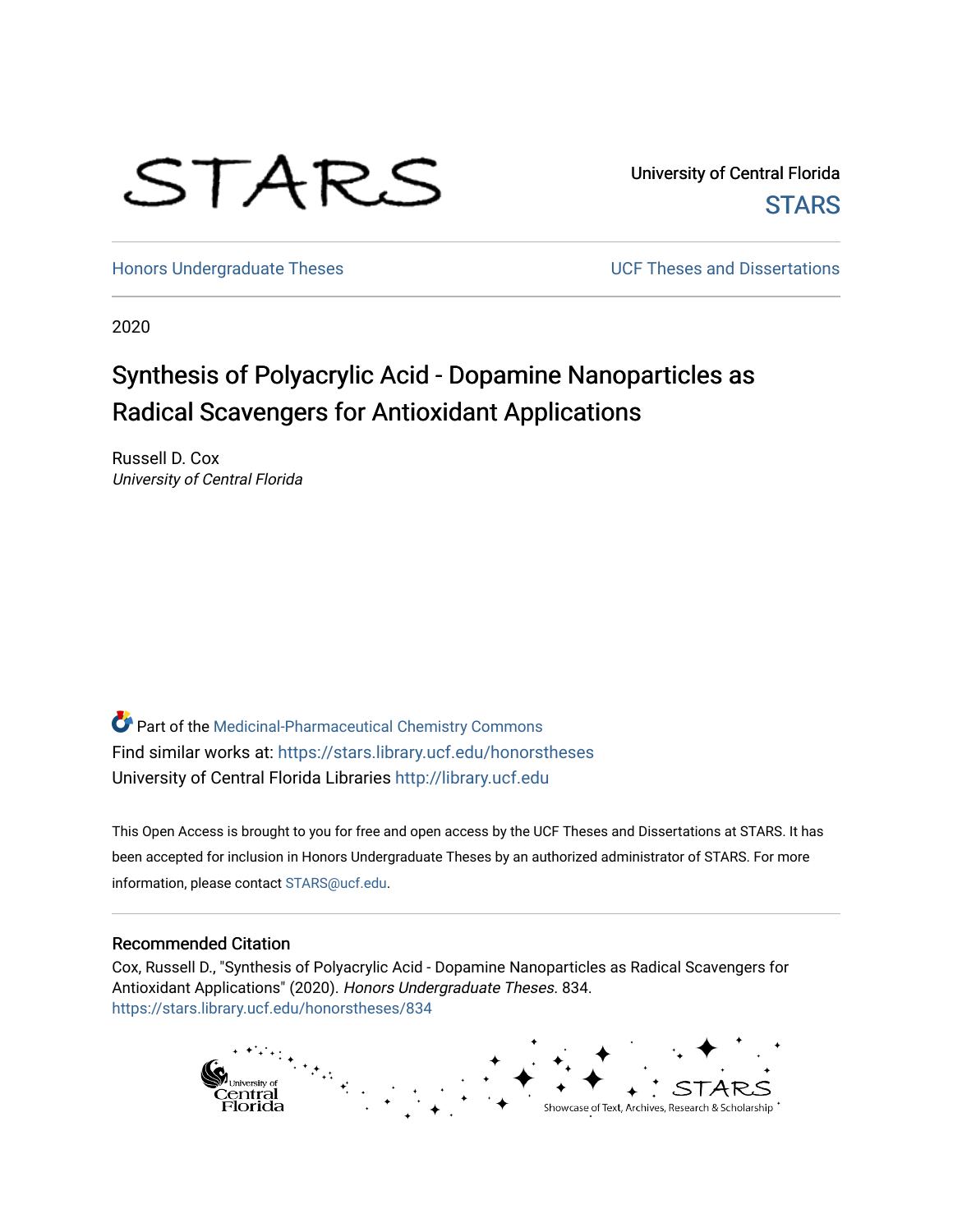## SYNTHESIS OF POLYACRYLIC ACID - DOPAMINE NANOPARTICLES AS RADICAL SCAVENGERS FOR ANTIOXIDANT APPLICATIONS

by

## RUSSELL DAVID COX

A thesis submitted in fulfillment of the requirements for the Honors in the Major Program in Chemistry and in the Burnett Honors College at the University of Central Florida Orlando, Florida

Spring Term 2020

Major Professors: Lei Zhai and Qun Huo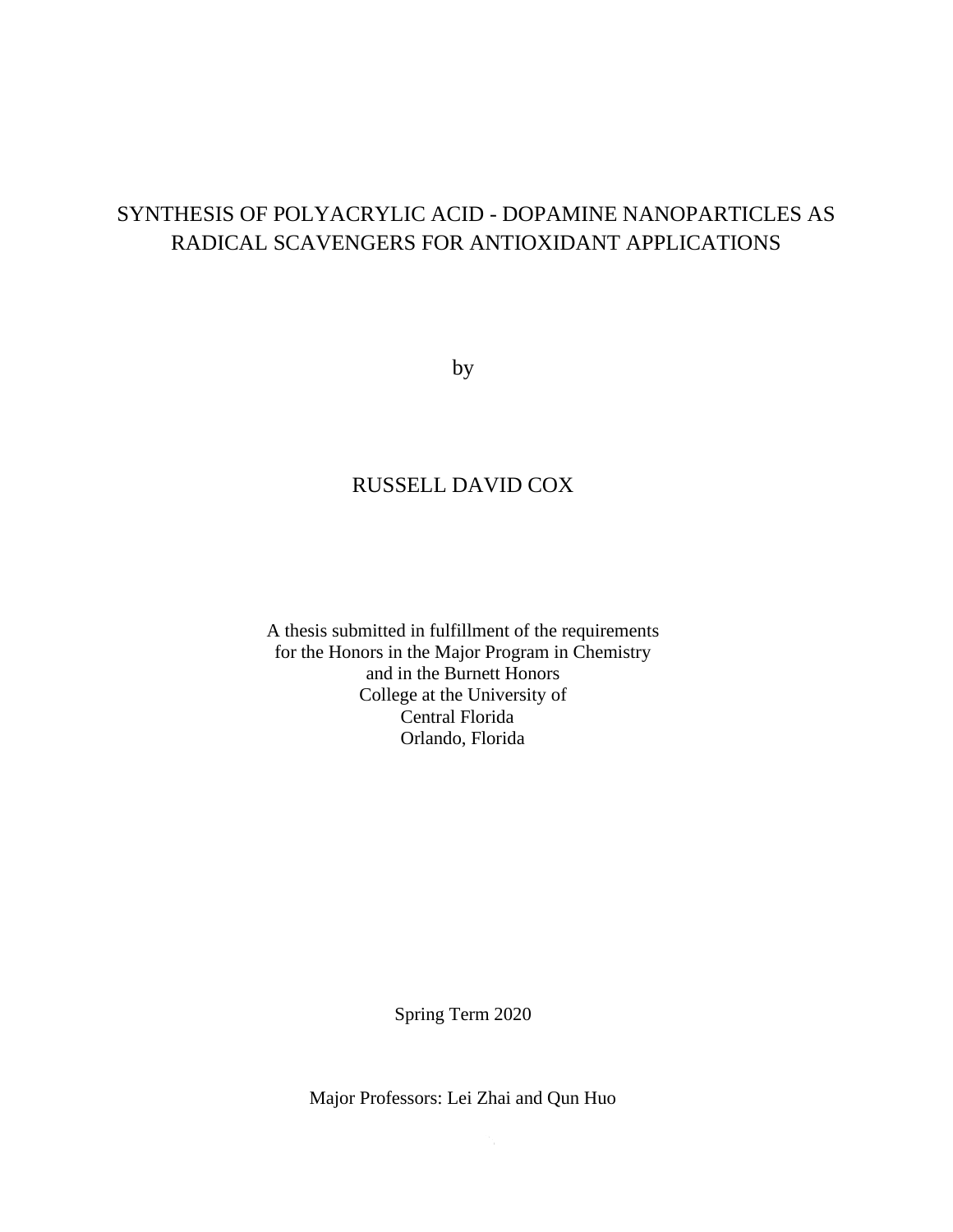### **ABSTRACT**

The antioxidant activity of novel drugs has been of increasing interest in recent years. Free radicals are linked as a cause to many diseases such as atherosclerosis and cancer,  $1$  so development of drugs that can scavenge and break down free radicals is needed. One such potential solution is using dopamine, which is water-soluble and an antioxidant. However, the tendency of antioxidant drugs reacting undesirably with proteins and other biochemical compounds is a big issue for the drugs' antioxidant potential. One solution is by encapsulating the antioxidant compound in biocompatible polymer nanoparticles. In this project, dopamine is bound to the polymer polyacrylic acid (PAA) and spherical PAA-dopamine nanoparticles were synthesized. Following their synthesis, the nanoparticles were characterized by Dynamic Light Scattering (DLS), Transmission Electron Microscope (TEM), and Fourier-Transform Infrared (FT-IR) spectroscopy and were shown to have an average size of 90 nm after dialysis cleaning. Finally, their hydroxyl radical (OH·) scavenging ability was tested through pH changes and fluorescence and the data acquired suggests possible radical scavenging potential.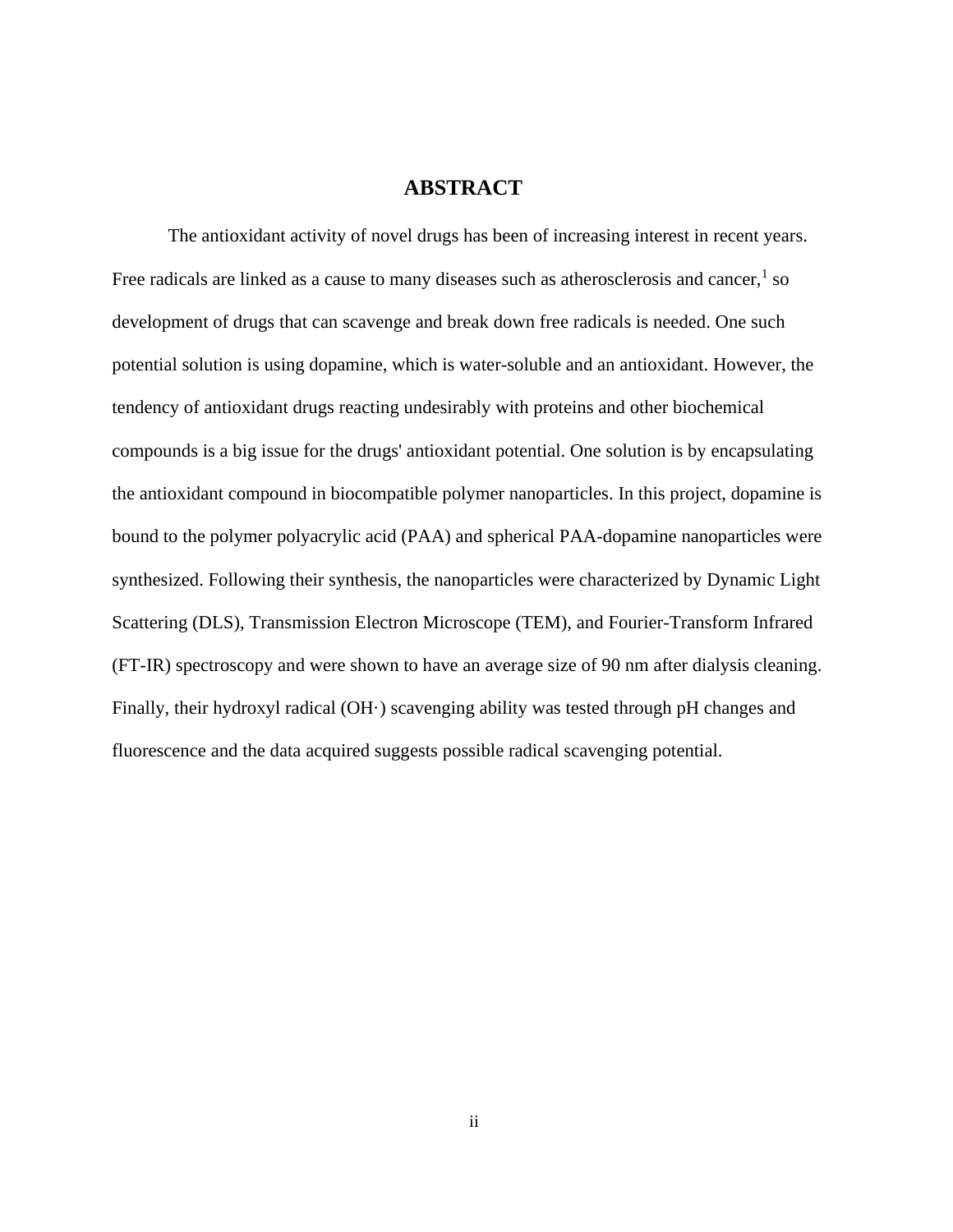## **TABLE OF CONTENTS**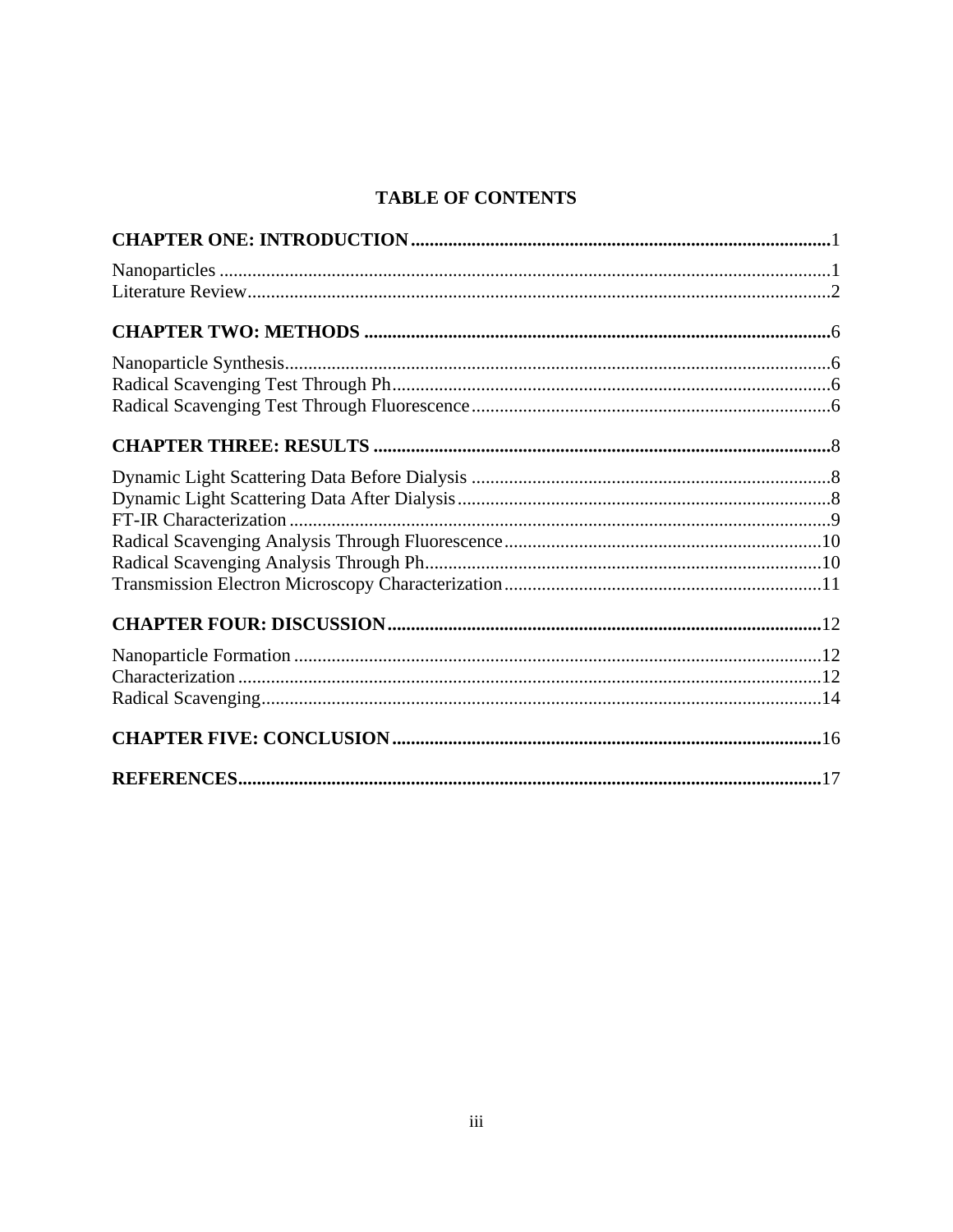### **CHAPTER ONE: INTRODUCTION**

### <span id="page-4-0"></span>**Polymeric Nanoparticles**

Polymeric nanoparticles (NP) have become a very promising avenue of research for scientists in the modern day and are incorporated into applications from energy and technology<sup>1</sup> to medicine<sup>2</sup> and in the food<sup>3</sup> and oil industry<sup>4</sup>. Nanoparticles are formally categorized as particles within the size of 10-1000 nm.<sup>5</sup> Typically, polymeric nanoparticles are prepared based on their desired use and the nanoparticle scaffold matrix can be created from a wide range of materials. The type of polymer material has an effect in the size, shape, solubility, stability, charge, permeability, and biological and environmental properties of the nanoparticles. Combinations of properties can result in complications in the particle synthesis and other undesirable traits such as particle aggregation. Meanwhile, other property combinations can result in adequate drug delivery systems by having optimal biocompatibility, biodegradability and chemical degradation.

In terms of synthesis, nanoparticles vary greatly in their simplicity of preparation. While some nanoparticles can be synthesized with very fast and easy methods, others require much more sophisticated and detailed synthetic schemes. Several typical methods for the formation of polymeric nanoparticles are by 1) either the solvent evaporation method or the spontaneous emulsification method, both caused by the dispersion of the performed polymers; 2) the polymerization of individual monomers; 3) the ionic gelation of hydrophilic polymers; or 4) the precipitation of the nanoparticles.<sup>5</sup>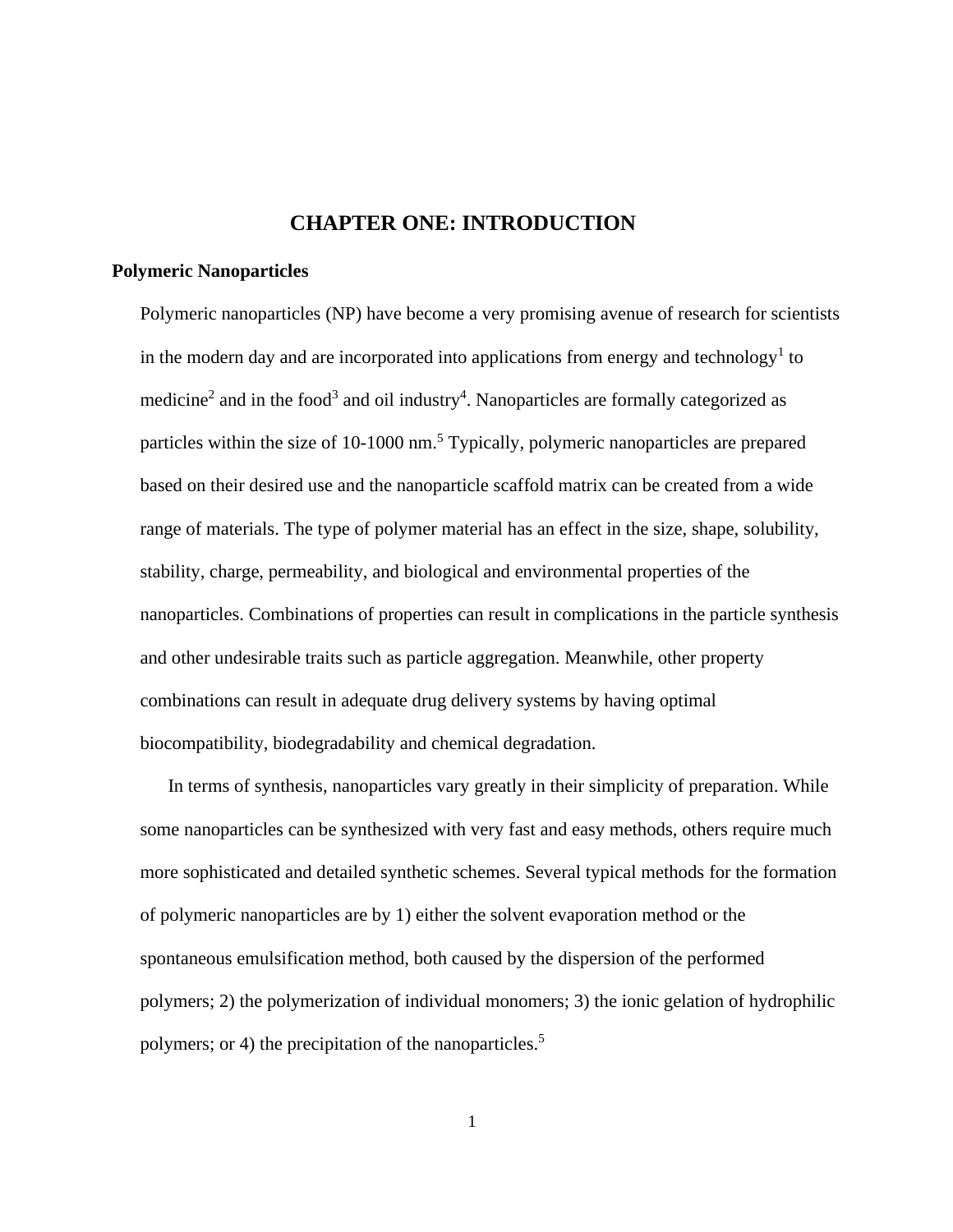### **Free Radicals and Antioxidants**

The American diet has shown increasing amounts of fried foods and alcohol, both foods of which have been related to high amounts of free radicals.<sup>6</sup> Free radicals are reactive compounds with an unpaired electron that can donate or accept an electron. The free reactive electron encourages oxidation or reduction reactions and makes the free radicals highly sensitive to other molecules. In the organisms, the free radical compounds are capable of damaging cells and eventually leading to biological malfunctions. To address the problem, many scientists have turned towards foods high in antioxidants, examples of which include vegetables, fruit, and teas.7,8 Good antioxidants are compounds that reduce the damage of free radicals by inhibiting oxidation<sup>9</sup> and are commonly found in nature. It is of interest, to talk about a common neurotransmitter found in the body called dopamine, this compound exhibits good antioxidant activity due to the dihydroxyl groups within the aromatic benzene ring (see figure 1).



**Figure 1.** Dopamine, a hormone and a neurotransmitter responsible for many important roles in the body, which has also been successfully used in many nanoparticle applications due to its interesting chemical properties.

Furthermore, other similar compounds to dopamine have shown medicinal properties, an example of which is 3-hydroxytyrosine (3-HT); a common synthetic building block for many organic compounds with medicinal properties such as vernakalant<sup>11</sup>, a specialized heart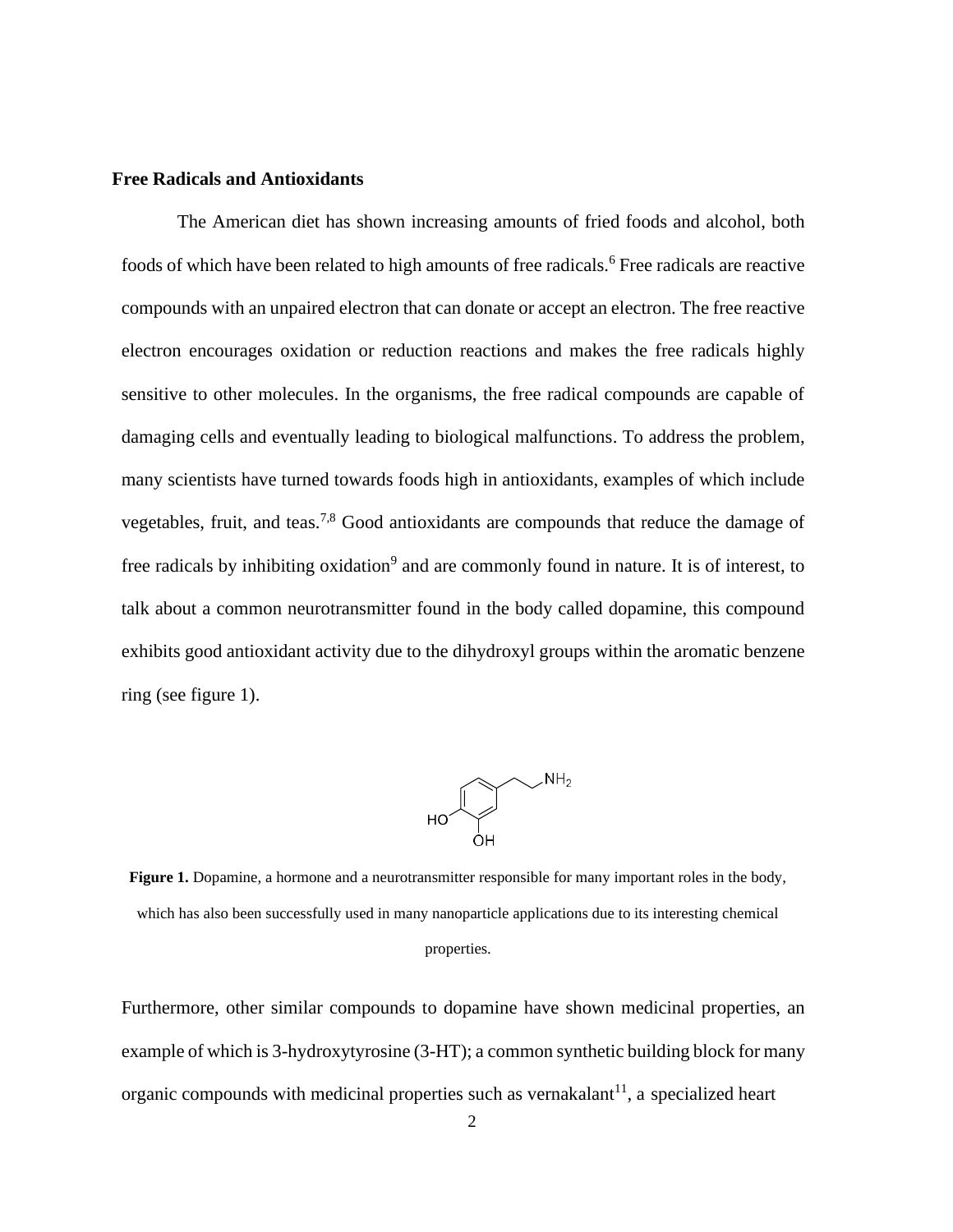medicine. These class of compounds (mainly known as catechol's) have also proven themselves to possess powerful anticancer, antimicrobial, and neuroprotective properties.<sup>12-</sup> <sup>15</sup> The dihydroxyl groups in these cates bol compounds serve by donating H $\cdot$  radicals to the free radical compounds and therefore lower their high reactivity. The loss of the hydroxyl proton causes the electron to form a double bond between the oxygen and carbon atoms, which then produces a radical rearrangement that ends up in a stable quinone form (due to the intramolecular hydrogen bond within the phenoxy radical).<sup>16</sup> In our study, the antioxidant used is dopamine, a catecholamine which facilitates antioxidant activity due to it being able to stabilize itself into the quinone form. The proposed mechanism for the radical reaction and source of antioxidant activity is shown in **Figure 2**.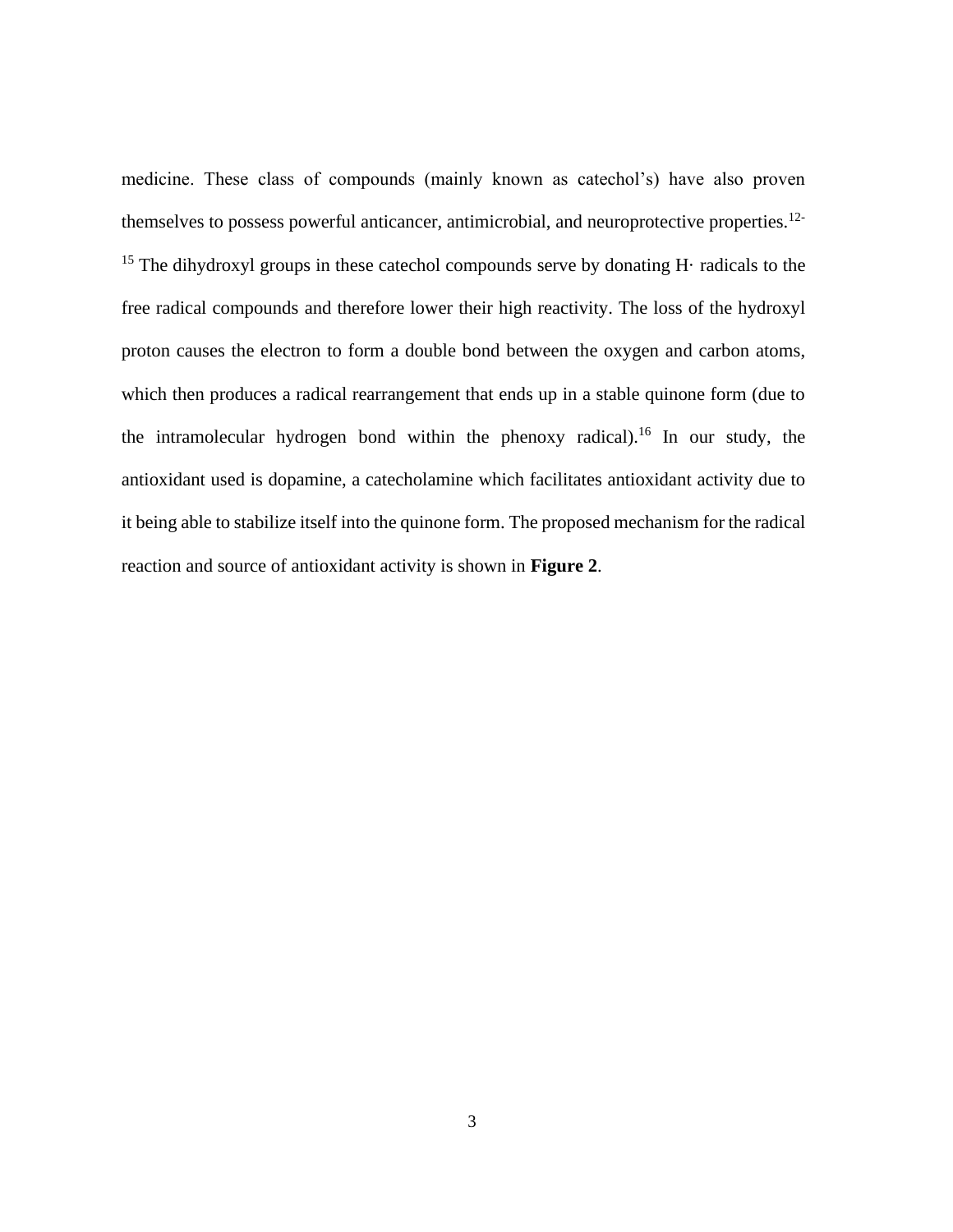

**Figure 2.** Proposed mechanism for the free radical reaction

### **Focus of Project**

The objective of the project is to explore the viability of creating a nanoparticle of the polymer PAA and the antioxidant compound dopamine via the 1-Ethyl-3-(3 dimethylaminopropyl)carbodiimide (EDC) coupling reaction. The nanoparticle system is hypothesized to have similar or stronger antioxidant properties than free dopamine because there is a higher number of dihydroxyl groups within the formed nanoparticle. In addition, the nanoparticle's desired shape is that of a sphere with an interior antioxidant region and an exterior polymeric shell. A proposed polymer particle model can be seen in **Figure 3**.

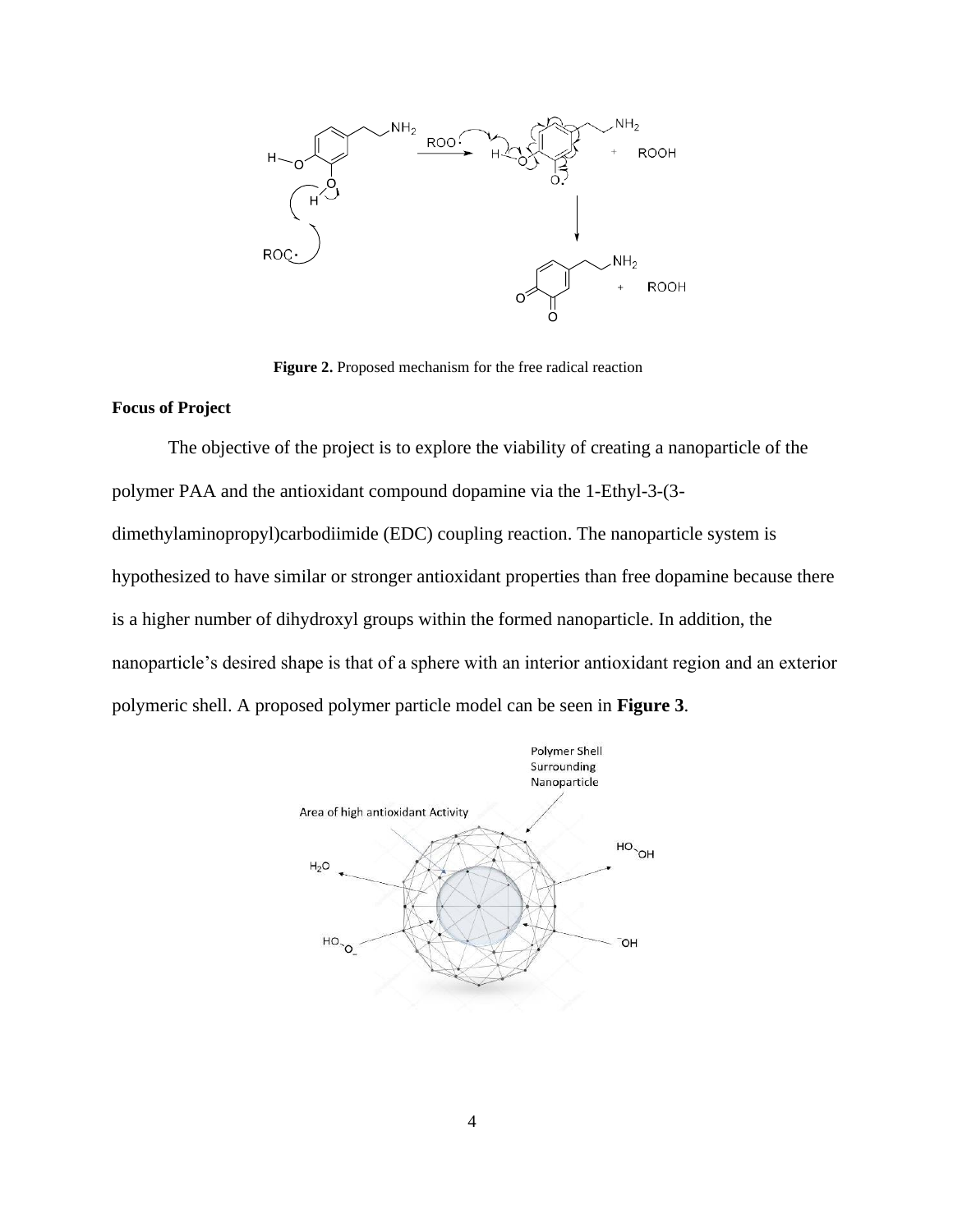**Figure 3.** Desired nanoparticle spherical shape with an interior antioxidant core and an exterior polymer shell.

The model as described is desirable because the antioxidant rich core of the nanoparticle is essentially inaccessible to bigger compounds or proteins while still being accessible to smaller free radical species. The free radicals will be able to easily access the core and have their reactivity neutralized by the donation of an electron and proton, and the products leave the nanoparticle. Additionally, the PAA polymer chain is able to provide the nanoparticle with the desired stability.<sup>45</sup>

Furthermore, the driving force of formation for the nanoparticle is the London intramolecular forces which form the nanoparticle into a sphere. The aforementioned antioxidant properties in the proposed PAA-dopamine particle system could be utilized as a free radical scavenger in any synthetic, medical or industrial use.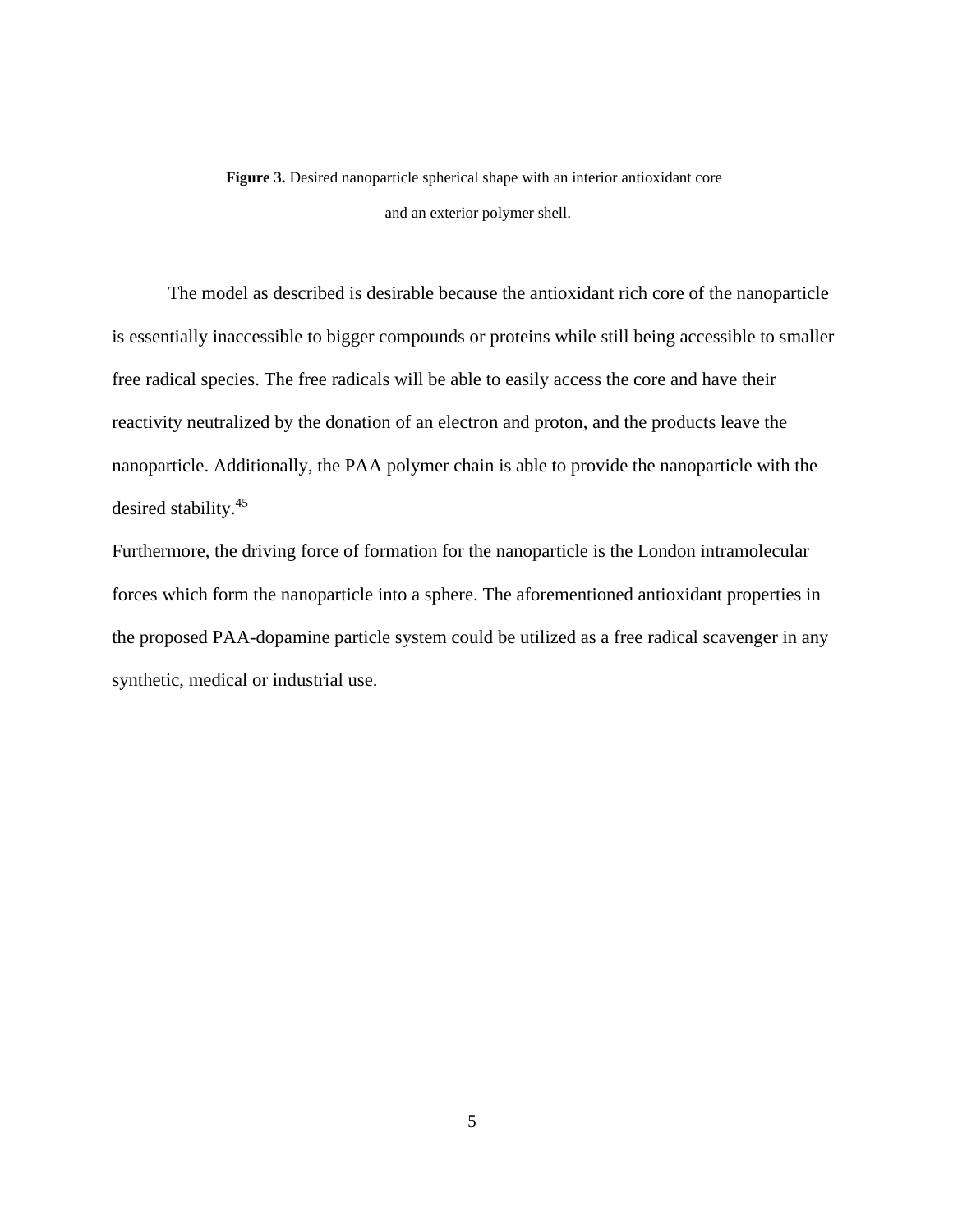### **CHAPTER TWO: METHODS**

### <span id="page-9-1"></span><span id="page-9-0"></span>**Nanoparticle Synthesis**

In a 20 mL vial, 8 mL of deionized water and 0.1152g of a 25w/v% PAA solution (0.4mmol) were dissolved. 9.585mg of EDC (0.05mmol) from a 0.0521 M solution was added dropwise as the reaction was stirred. 9.482mg of dopamine (0.05mmol) was then added. The solution was stirred for 12h and left to settle for 4h. The reaction equivalence was 8:1:1 PAA to dopamine to EDC molar ratio. The product was then characterized by DLS to verify the synthesis. The solution was then loaded into dialysis tubing, and the starting material and any byproducts were removed after 3 phases of dialysis purification. The solution was lyophilized for 48 hours to obtain solid powder product. Finally, the solid product was resuspended in a 10mg/mL ratio and characterized by DLS, FT-IR, and TEM to obtain the information of nanoparticle composition and size.

#### <span id="page-9-2"></span>**Radical Scavenging Test through pH**

Radical scavenging tests were performed by adding 1 mg-increments of the nanoparticles into a known concentration of  $H_2O_2(50 \text{mM})$  in a solution of distilled water (pH 7) and measuring the resulting pH changes. Once sufficient data was obtained, a NP amount vs [OH<sup>-</sup>] plot was created. As a control, the experiment was repeated with pure PAA.

### <span id="page-9-3"></span>**Radical Scavenging Test through Fluorescence**

In multiple vials each containing 19.4mL of 25mM solution of DPBS, 30% w/v  $H_2O_2$ was added and stirred thoroughly to create a 10mM  $H_2O_2/25$ mM DPBS solution. 1 mg of NP was added to each vial and the reactions were stirred for ~1hr, 1.66mg of terephthalic acid was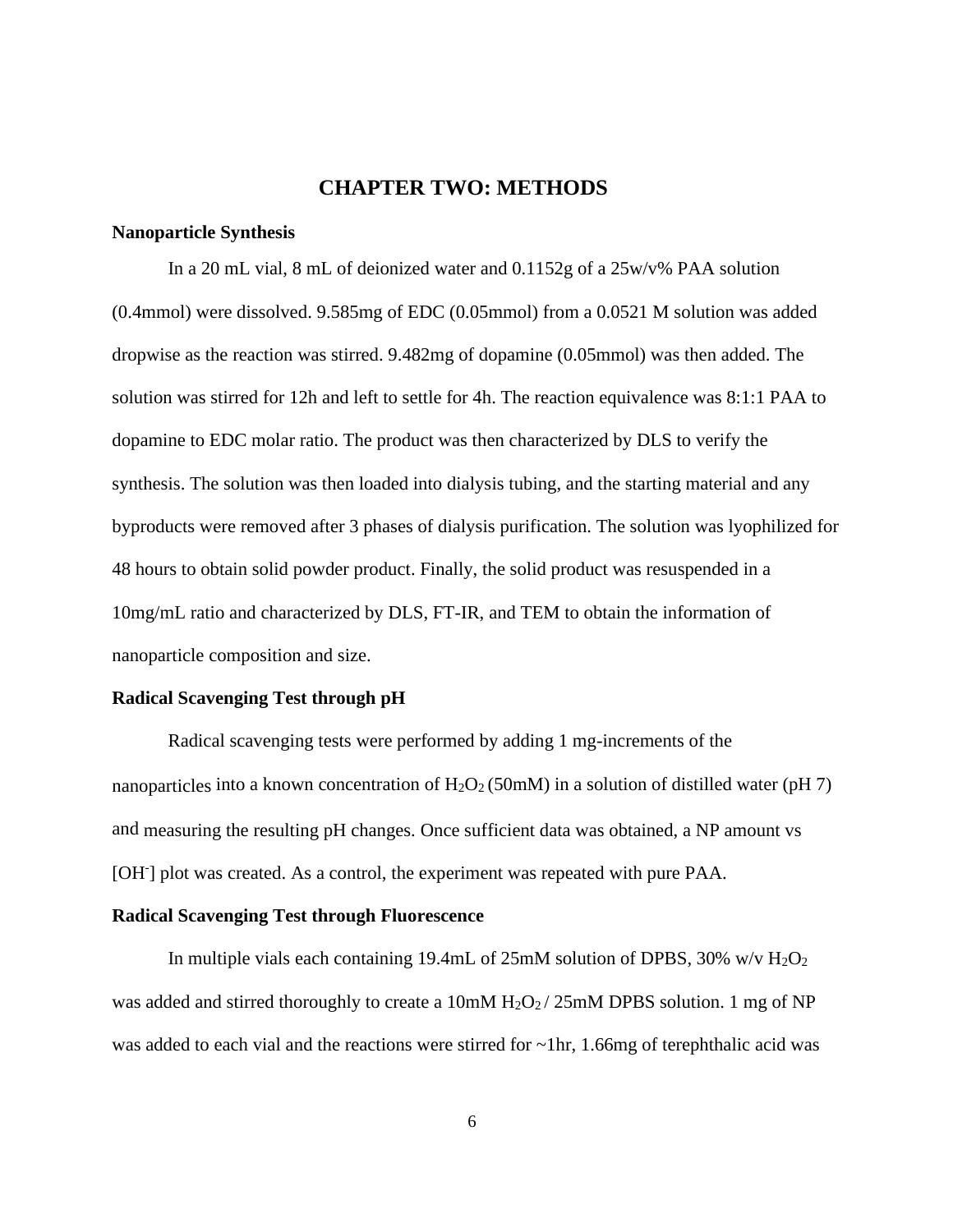then added to each vial to create a 5 mM solution and stirred for 24h. The reactions were measured for fluorescence activity.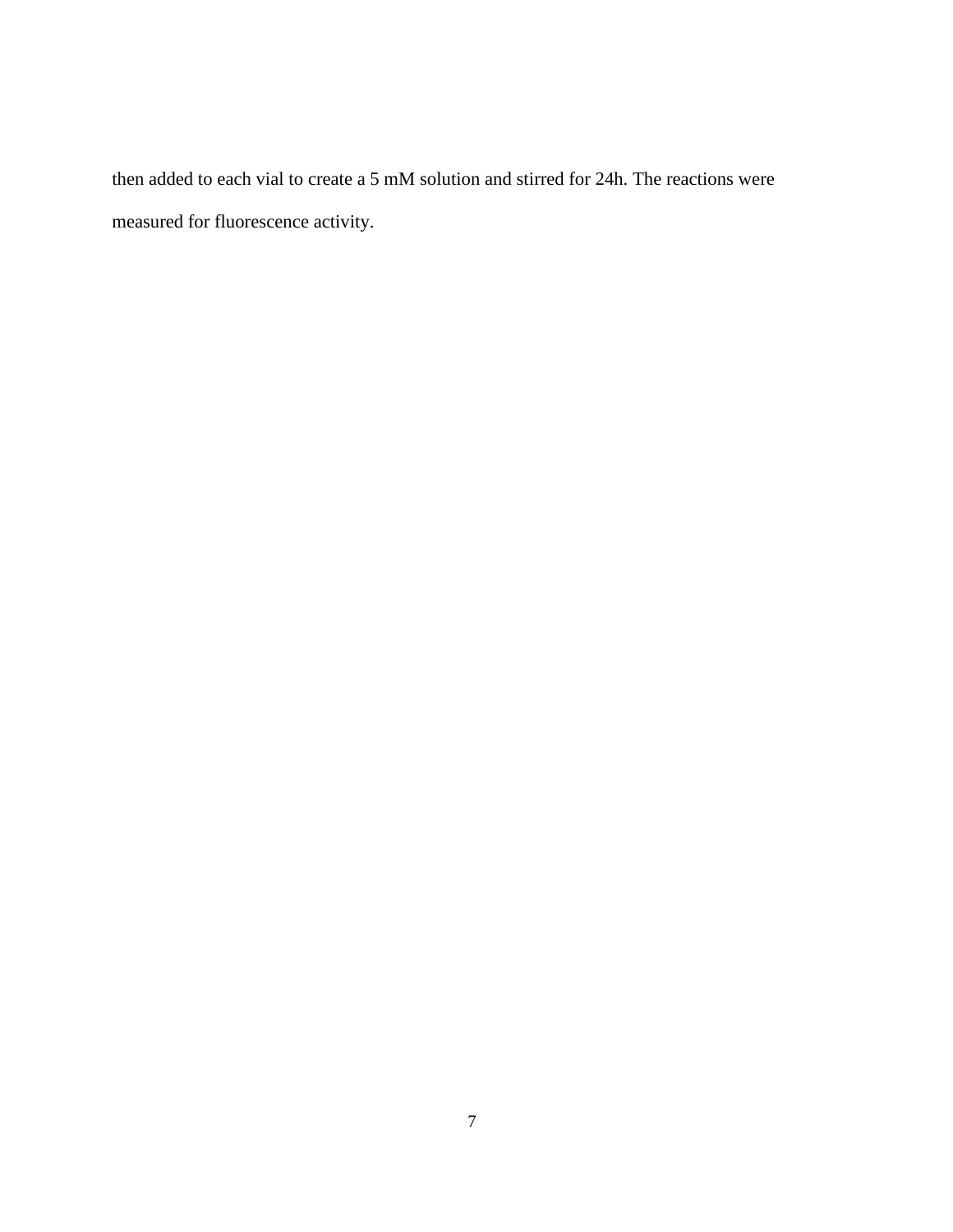## **CHAPTER THREE: RESULTS**

### <span id="page-11-0"></span>**DLS Data**

## Table 1. Obtained dynamic light scattering data before and after dialysis.

|                   | Trial 1 (before dialysis) | Trial 2 (after dialysis) |
|-------------------|---------------------------|--------------------------|
| Count Rate (kcps) | 108.5                     | 81.5                     |
| Attenuator        | 11                        | 11                       |
| PDI               | 0.501                     | 0.486                    |
| Peak 1            | 106.5 (d. nm) 82.2%       | 90.97 (d. nm) 76.9%      |
| Peak 2            | 14.79 (d. nm) 15.2%       | 16.02 (d. nm)<br>22%     |
| Peak 3            | 4789 (d. nm) 2.7%         | 5208 (d. nm) 1.10%       |



**Figure 4.** Dynamic light scattering size distribution by % intensity for the PAA-Dopamine nanoparticles before

cleaning with dialysis.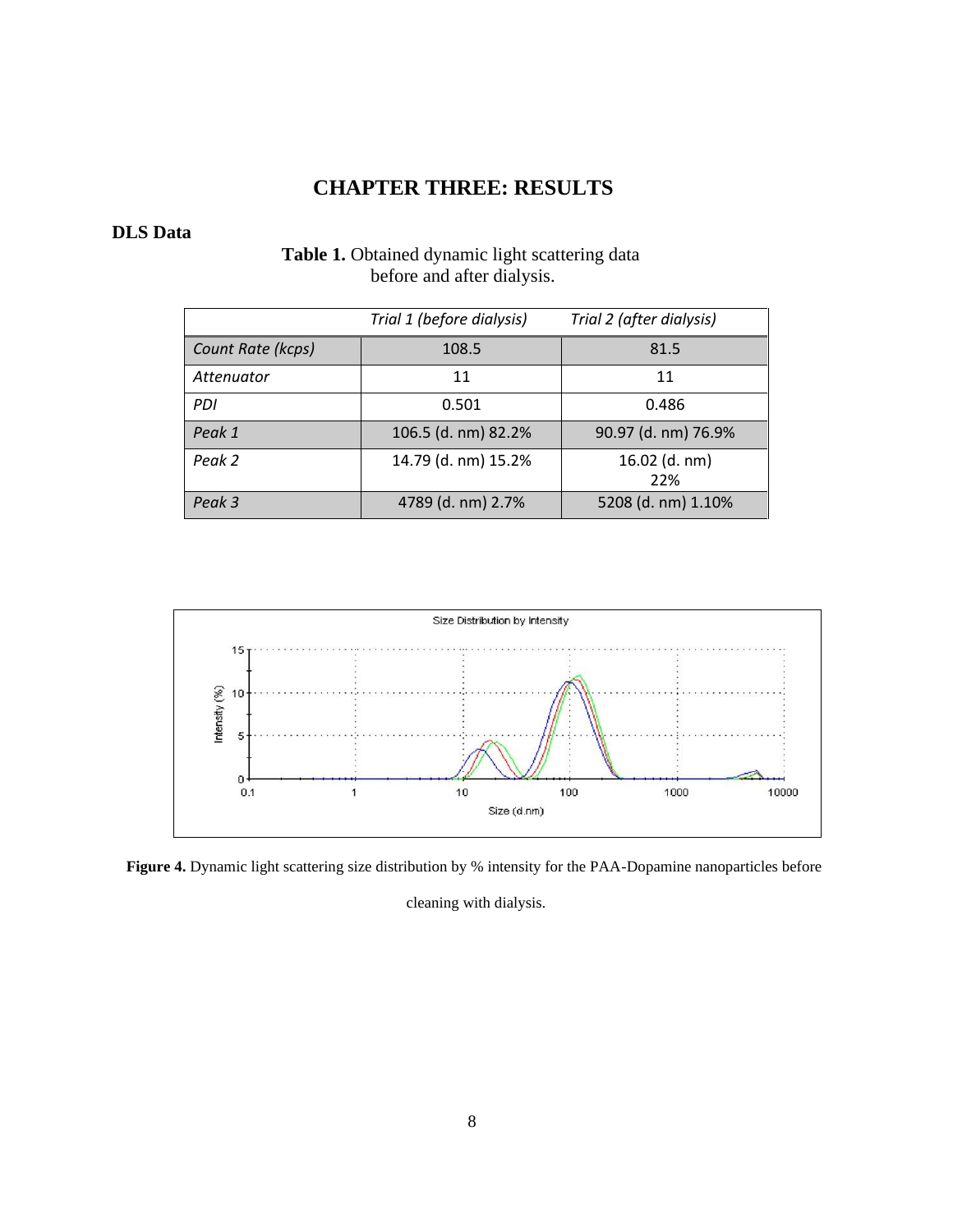

Figure 5. Dynamic light scattering size distribution by % intensity for the PAA-Dopamine nanoparticles after

cleaning with dialysis.

### **FT-IR Data**



**Figure 6.** FT-IR spectra of the PAA-Dopamine NP after dialysis.

**Fluorescence Data**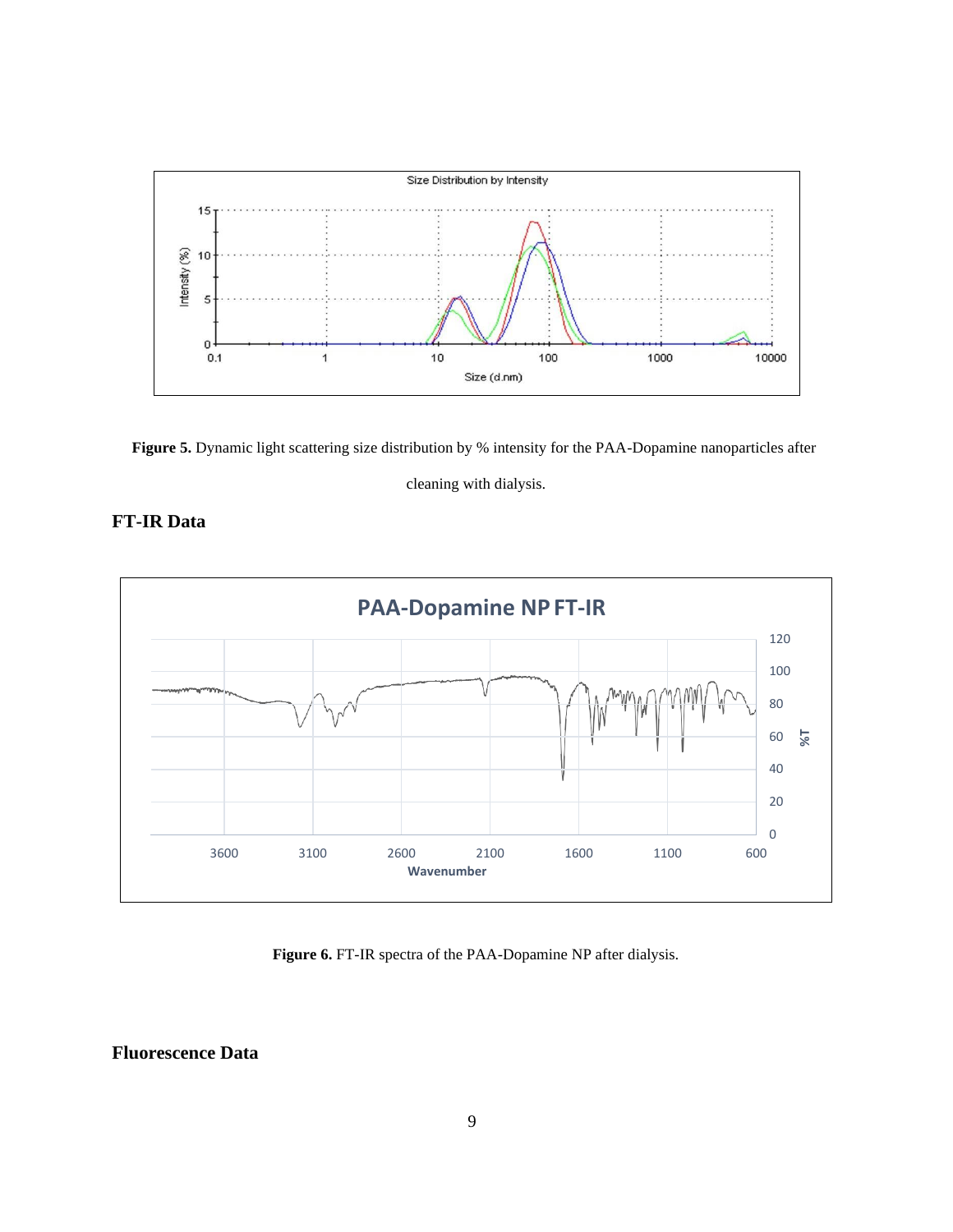

**Figure 7.** Radical Scavenging of OH· radical with 1.0 mg of the PAA/Dopamine NP vs a control (no NP). Note that



### **pH Radical Scavenging Data**



**Figure 8.** Plot of p[OH-] vs NP amount showing how the [OH-] decreases with increasing the amount of

antioxidant NP.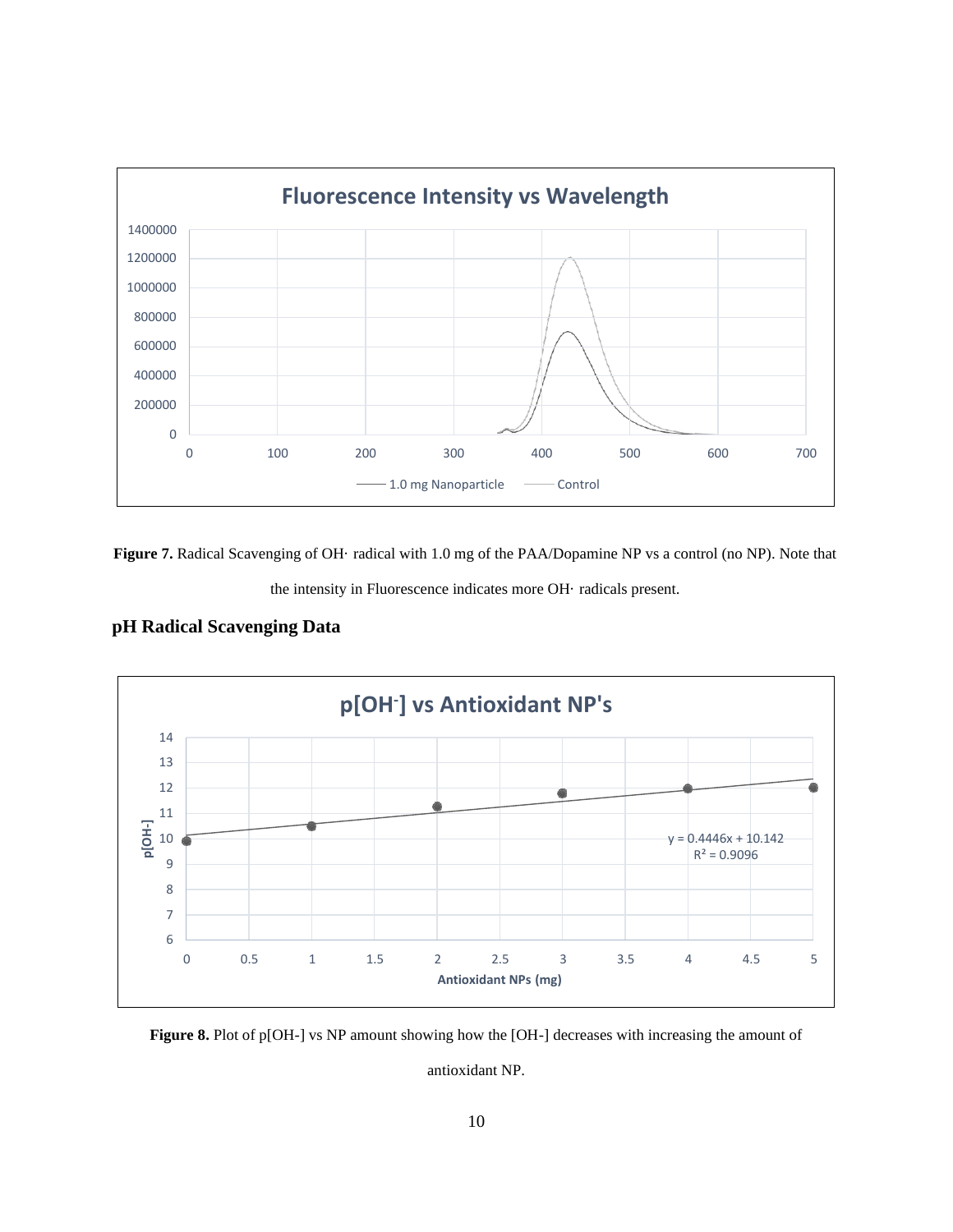

Figure 9. The plot of the OH<sup>-</sup> scavenging activity (%) vs mg of NP indicates that as more mgs of the NP are added

more OH- molecules are scavenged.

## **Transmission Electron Microscopy Data**



Figure 10. Transmission electron microscopy image of a PAA-Dopamine nanoparticles at 317.2kx magnification.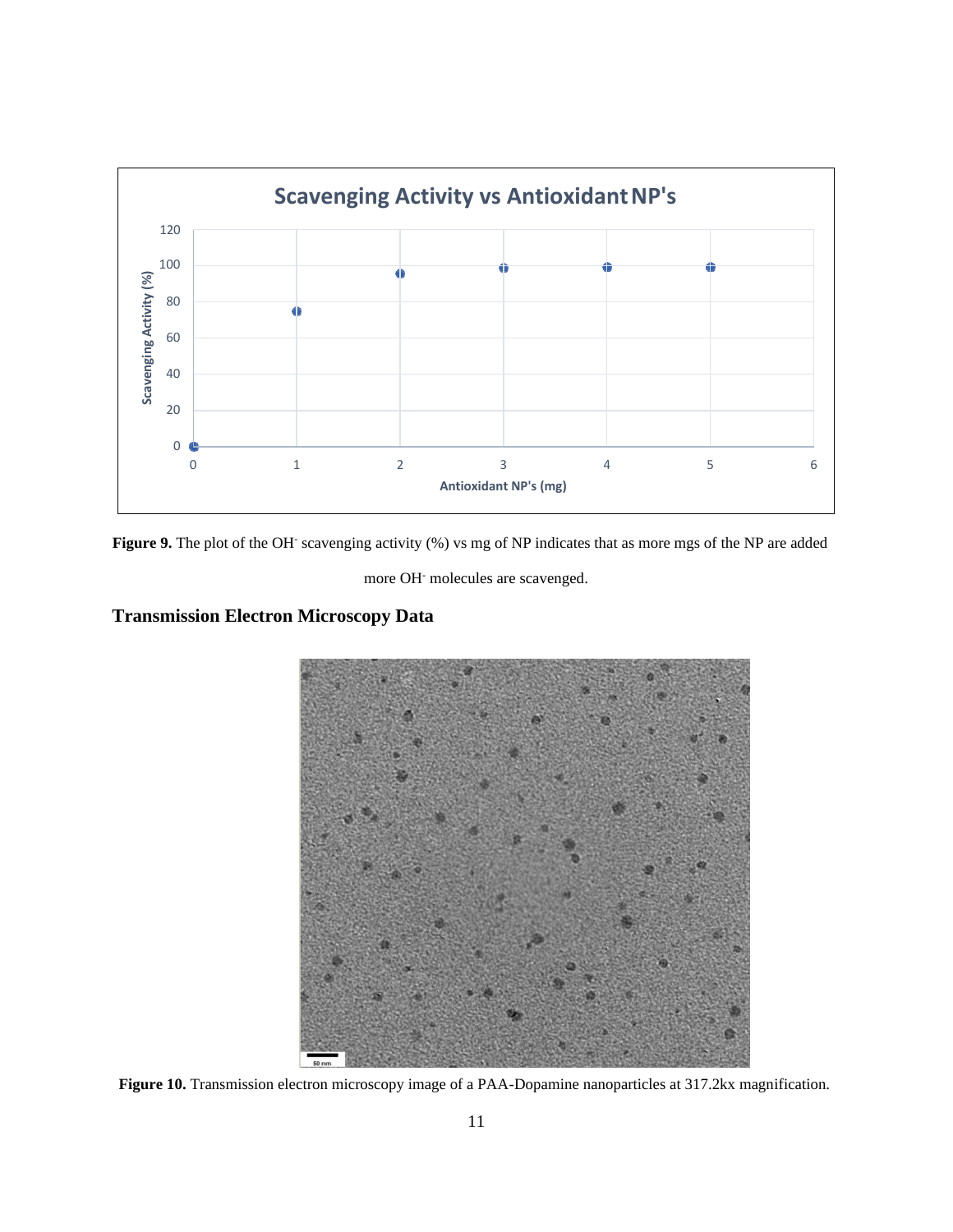### **CHAPTER FOUR: DISCUSSION**

### <span id="page-15-1"></span><span id="page-15-0"></span>**Nanoparticle Formation**

PAA has been reported in literature to have strong hydrogen bonding interactions.<sup>17</sup> Because the Van-der-Waals interactions of PAA in water have been estimated to be only about 7%,<sup>18</sup> the biggest factor determining the behavior of PAA in water is the PAA concentration. That is, the greater the distance between PAA and other molecules, the more it will behave like a polymer chain. However, if the polymer – substrate, or polymer - polymer intermolecular distance is short, the polymer will undergo curling due to the intermolecular forces of the two.<sup>17</sup> Furthermore, if the polymer concentration is too high, the result will be a hydrogel formed by the network of polymer chains. It is for this reason, that one of the biggest problems in the synthesis of polymer nanoparticles is the concentration of the respective polymers as a concentration lower than ideal would yield no nanoparticle formation and a concentration higher than ideal yields a hydrogel. In this project experimental evidence was found to confirm this claim as initial attempts saw the formation of hydrogels whereas later trials with 50 mM PAA concentration yielded nanoparticle formation. Additional parameters for the nanoparticle formation include incorporating different temperatures, stirring/mixing techniques, and reaction time. Studying these parameters may prove beneficial and help optimize the efficiency of the nanoparticle formation.

### <span id="page-15-2"></span>**Characterization**

Analysis of the synthesized nanoparticles with DLS showed an average size of 106.5 nm with an average count rate of 108.5 kcps before dialysis. After 3 phases of dialysis, the cleaned solution reported a size distribution of 90.97 nm and 81.5 kcps. The decrease in size and count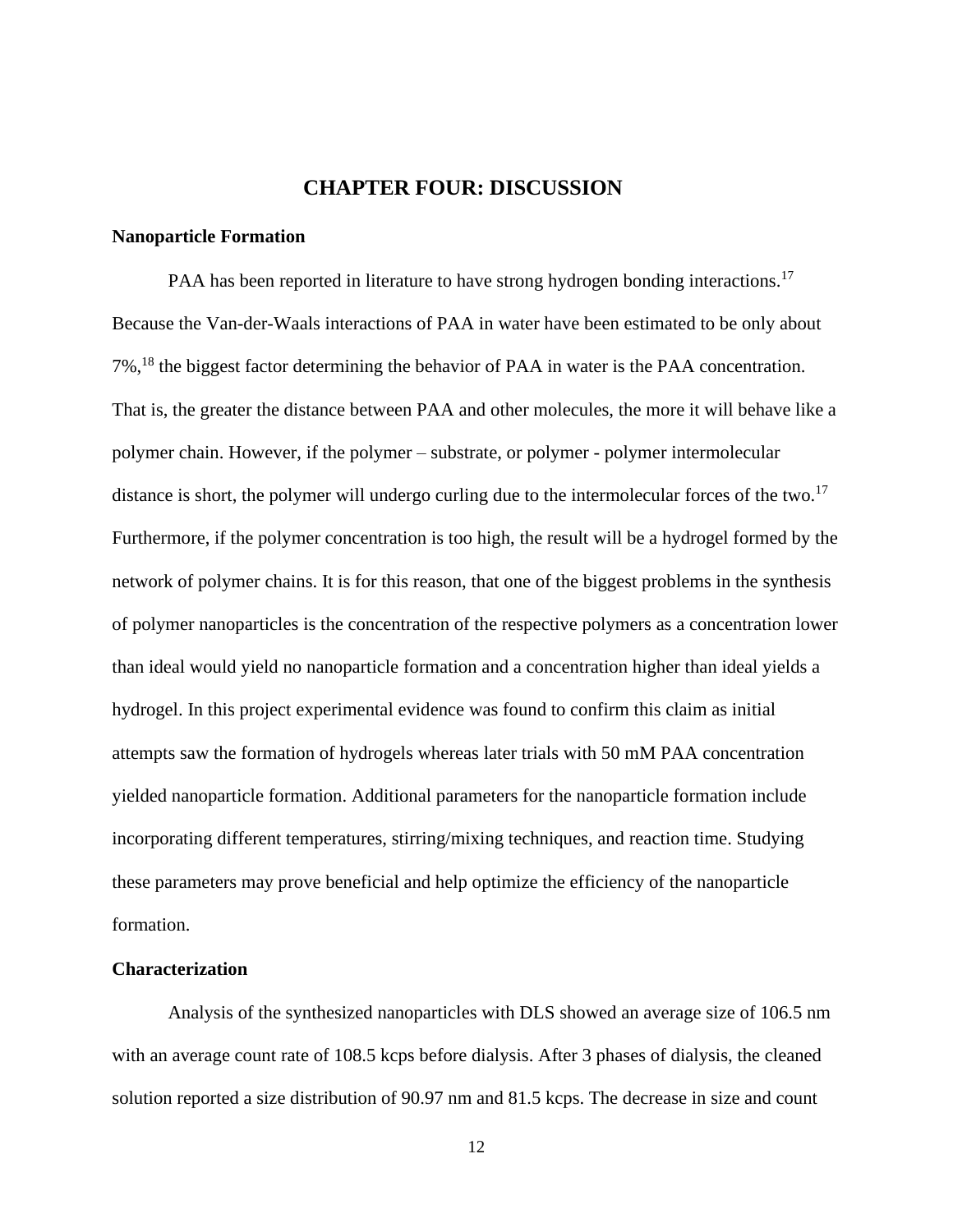rate may be an indicator of a cleaner solution of suspended nanoparticles, however it is also possible that some nanoparticles were dissociated through the pressure formed by the diffusion gradient. Analysis of the TEM image shows a nanoparticle of roughly 15 nm in size. Even though DLS, is often used in addition with a microscopy technique (such as TEM or SEM) as the main method of verification for nanoparticle formation, comparisons between the two are often meaningless. This is because the DLS technique is able to give us size distribution ranges by measuring the doppler broadening as it is affected by the translational diffusion (also known as brownian motion) of the particles. On the contrary, the TEM technique works very differently by utilizing beams of electrons to image the surface of an object. Typically, particle size determination techniques give different results for particle sizes and their distributions due to the multiple dimensionalities.<sup>19</sup> It is for this reason that comparisons between different techniques are largely considered qualitative.

Finally, the FT-IR data of formed nanoparticle showed a carbonyl peak at  $1687 \text{ cm}^{-1}$ , and a peak at 1522 cm<sup>-1</sup> typical of an amide.<sup>19</sup> The peaks at 2850-2950 cm<sup>-1</sup> represent the alkyl chain of the polymer, while as the peaks at  $3180 \text{ cm}^{-1}$  and  $2118 \text{ cm}^{-1}$  are part of the C-H stretching, and C-H bending overtone of the aromatic ring. The two alcohol groups can be seen at  $\sim$ 3400 cm<sup>-1</sup>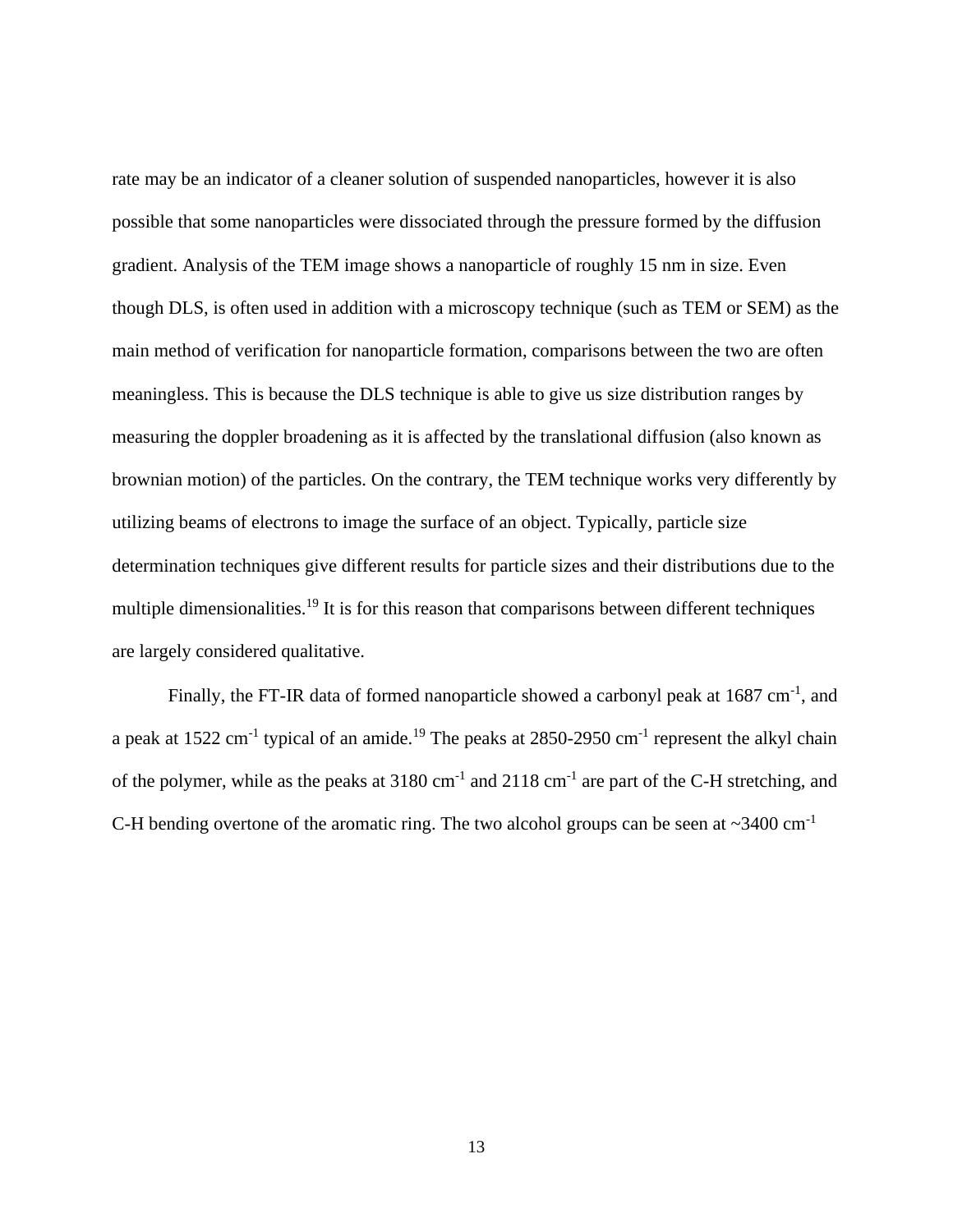

and their weak and broad appearance signals the fact that they are intramolecular bonded.<sup>20</sup>

**Figure 11.** Analyzed FT-IR spectra of the PAA-Dopamine NP.

### **Scavenging Activity**

In order to test the OH<sup>-</sup> scavenging ability of the nanoparticle, the pH changes in a solution containing  $H_2O_2$  were observed after addition, and prior to the addition of the antioxidant nanoparticle. Because  $H_2O_2$  spontaneously dissociates into OH and many other free radical species, it provides a good way for testing the OH<sup>-</sup> scavenging ability of the nanoparticle. Upon addition of small milligram increments of the PAA-Dopamine nanoparticle, the pOH of the solution can be seen to adjust following a linear relationship  $y = 0.4446x + 10.142$  where x is the amount (in milligrams) of antioxidant nanoparticle added and  $y$  is the pOH. As observed by this relationship, the larger the number of nanoparticles in the solution, the higher the pOHwhich would then result in a smaller number of OH<sup>-</sup> molecules.

In order to test the OH· radical scavenging abilities of the antioxidant nanoparticle, (as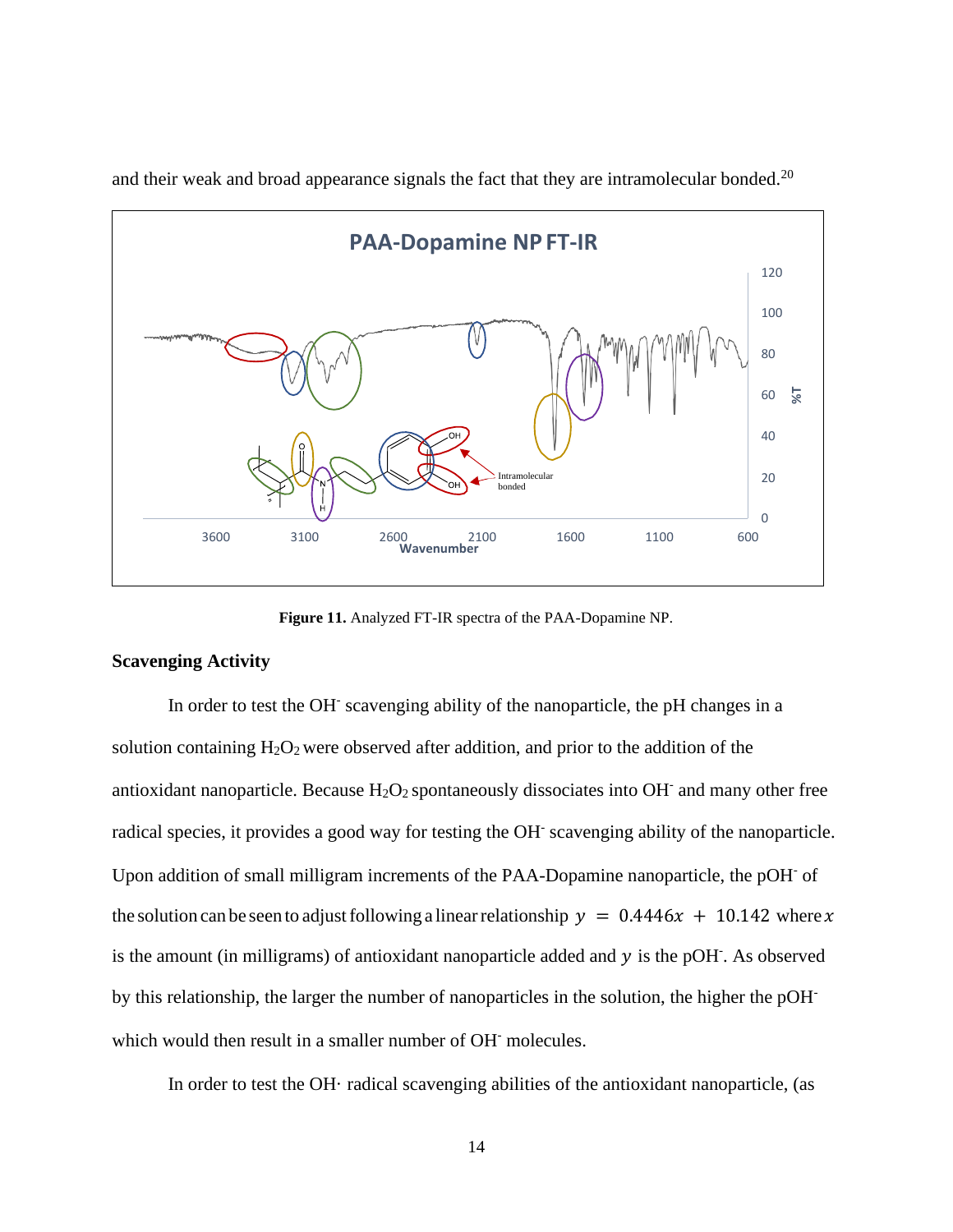compared to the OH-scavenging properties) a fluorescence test was performed. Terephthalic acid is a common compound with very interesting properties. That is, the compound itself is not fluorescent, however, in the presence of OH· radicals, the compound becomes 2,5 dihydroxyterephthalic acid, a strongly fluorescent compound. After addition of the antioxidant nanoparticles in a solution rich in OH· radicals, some of the OH· radicals become neutralized by the nanoparticle. This results in a lower number of OH· radicals present which then translates to a lower fluorescence intensity, as seen in Figure 8. It is interesting to note that a 1.0 mg of nanoparticle added resulted in a decrease in fluorescence of 42%. This correlates to a 5.5430 mg of OH· radicals scavenged per milligram of nanoparticle; this test shows initial evidence for the ability of the synthesized nanoparticle to act as a OH· radical scavenger, however further tests to fully confirm these properties should be performed.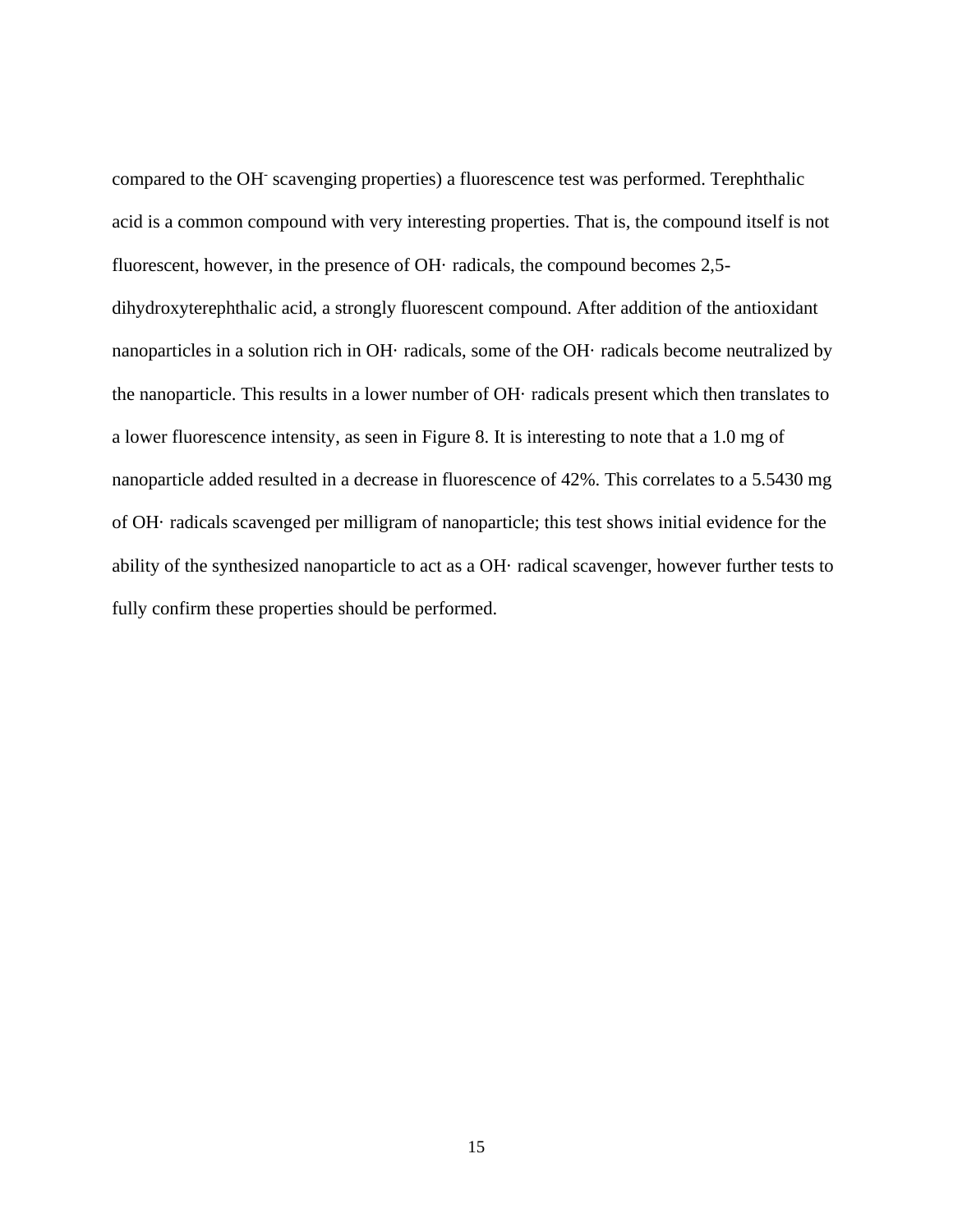### **CHAPTER FIVE: CONCLUSION**

<span id="page-19-0"></span>In conclusion, PAA-dopamine nanoparticles were synthesized by a simple and robust method and demonstrated promising synthetic antioxidant activity. The nanoparticle system comprised of dopamine bound to the carboxylic groups in PAA via EDC coupling. The nanoparticle desired exhibits a spherical shape and its formation is driven by the hydrophilic and hydrophobic interactions with the solvent which due to the London dispersion forces would help drive its formation. In order to protect the antioxidant region of dopamine and increase its stability, the protective polymer shell is created to limit any interactions with compounds bigger than free radicals. The synthesized nanoparticles exhibited OH-and OH· radical activity which makes it a viable option for further research as a possible antioxidant drug. Thus, a polymeric nanoparticle with good prospects to antioxidant activity was developed and could be utilized in medicine, total synthesis or many other industries.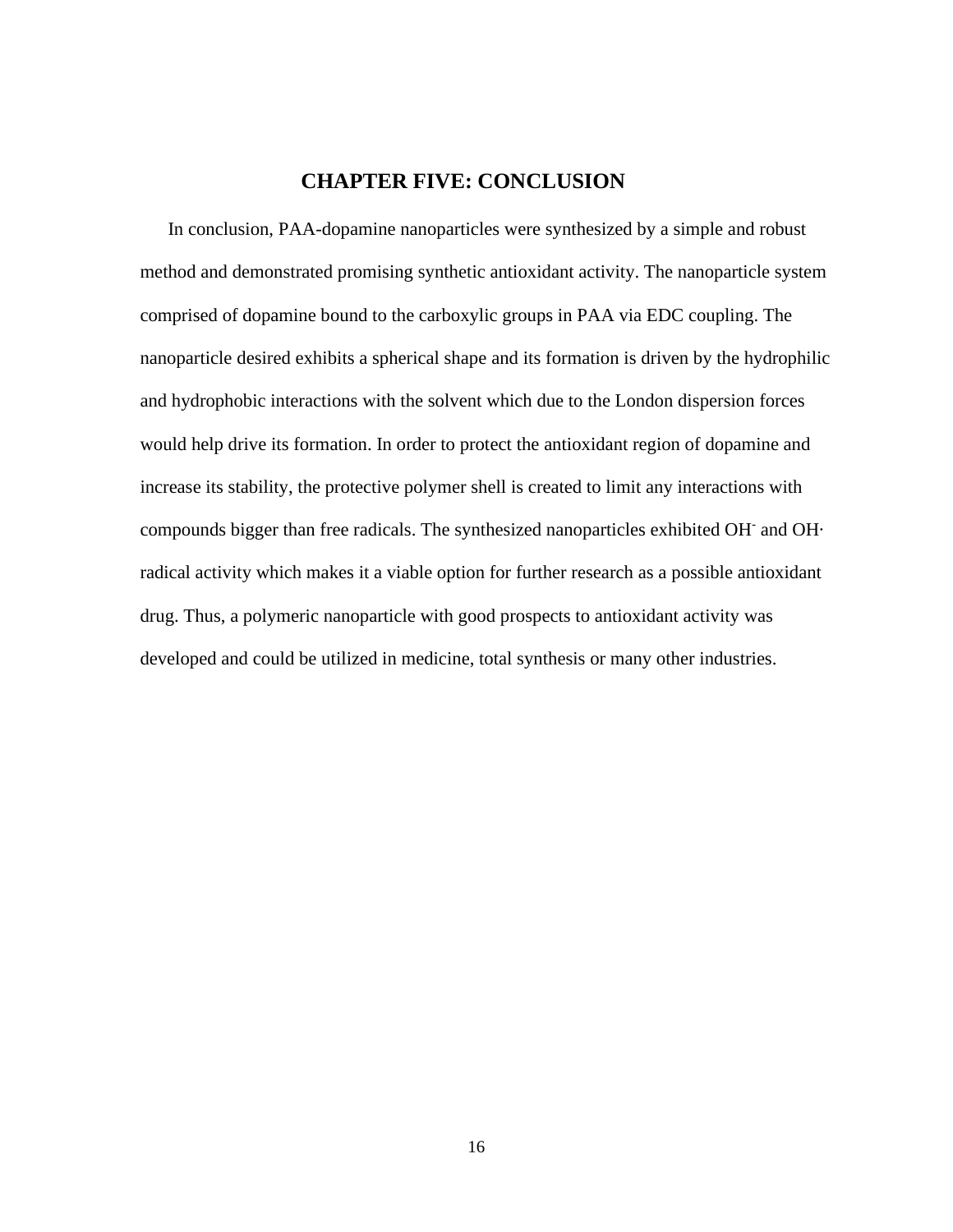### **REFERENCES**

- <span id="page-20-0"></span>**1.** Bankson, D. D., Kestin, M., & Rifai, N. Role of free radicals in cancer and atherosclerosis. *Clinics in laboratory medicine*, **1993,** *13*(2), 463-480.
- **2.** Raimondi, F.; Scherer, G. G.; Koetz, R.; Wokaun, A. Nanoparticles in Energy Technology: Examples from Electrochemistry and Catalysis. *ChemInform* **2005**, *36* (28).
- **3.** Zhang, L.; Gu, F.; Chan, J.; Wang, A.; Langer, R.; Farokhzad, O. Nanoparticles in Medicine: Therapeutic Applications and Developments. *Clinical Pharmacology & Therapeutics* **2007**, *83* (5), 761–769.
- **4.** Peters, R.; Dam, G. T.; Bouwmeester, H.; Helsper, H.; Allmaier, G.; Kammer, F. V.; Ramsch, R.; Solans, C.; Tomaniová, M.; Hajslova, J.; Weigel, S. Identification and Characterization of Organic Nanoparticles in Food. *TrAC Trends in Analytical Chemistry* **2011**, *30* (1), 100–112.
- **5.** Krishnamoorti, R. Technology Tomorrow: Extracting the Benefits of Nanotechnology for the Oil Industry. *Journal of Petroleum Technology* **2006**, *58* (11), 24–26.
- **6.** Mohanraj VJ, Chen Y, (Eds): Nanoparticles. J Pharmaceutical Research. **2006**, 5: 561-573.
- **7.** Liou, S. About Free Radical Damage. https://hopes.stanford.edu/about-free-radicaldamage/ (accessed Oct 10, 2019).
- **8.** Milman U, Blum S, Shapira C, et al. Vitamin E supplementation reduces cardiovascular events in a subgroup of middle-aged individuals with both type 2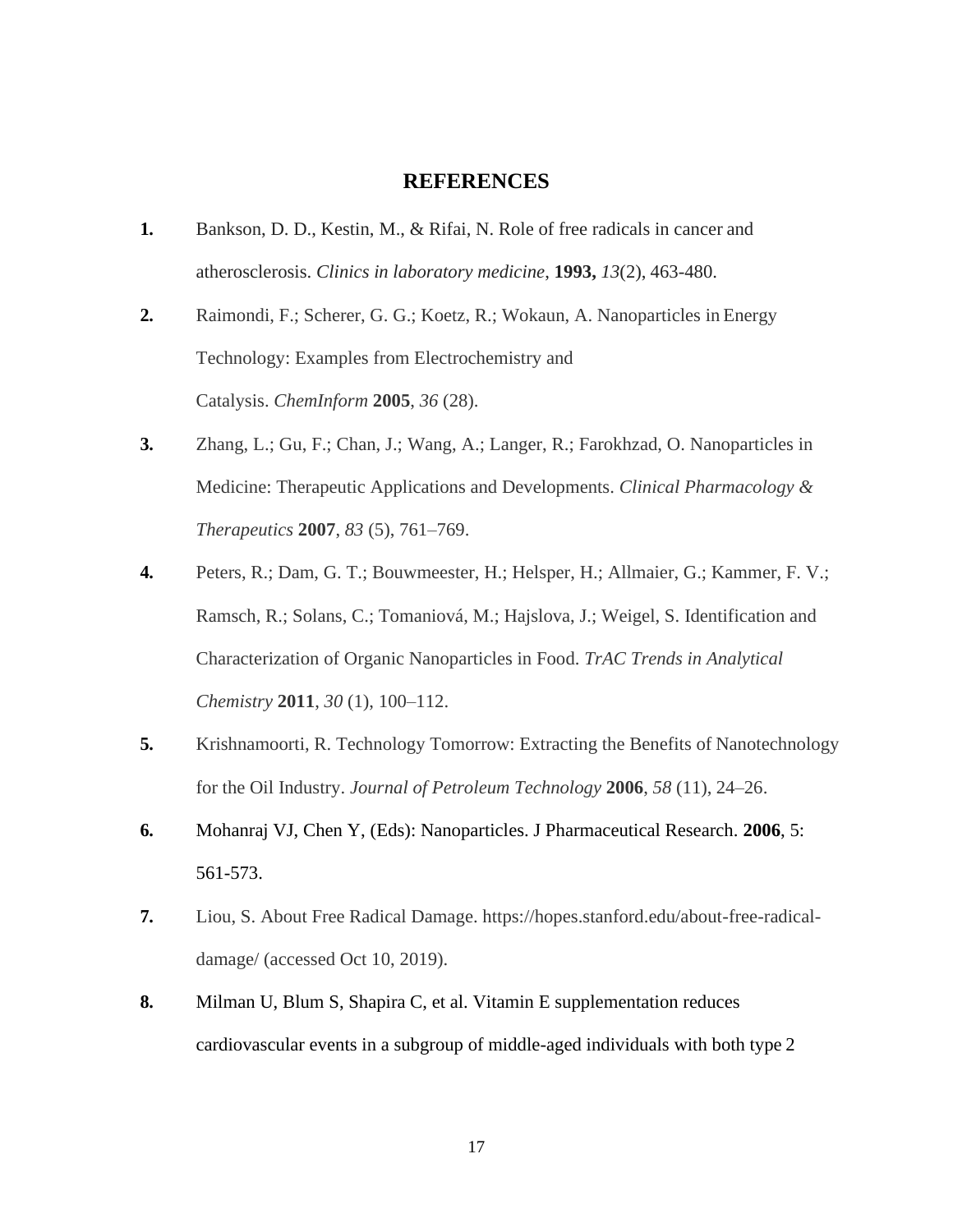diabetes mellitus and the haptoglobin 2-2 genotype. A prospective double-blinded clinical trial. *Arterioscler Thromb Vasc Biol.* **2007**:ATVBAHA.107.153965.

- **9.** Bartlett HE, Eperjesi F. Effect of lutein and antioxidant dietary supplementation on contrast sensitivity in age-related macular disease: a randomized controlled trial. Eur J Clin Nutr. **2007**; 61:1121-27.
- **10.** Burits, M. and Bucar, F., Antioxidant activity of *Nigella sativa* essential oil. Phytother. **2000**. Res., 14: 323-328. doi:10.1002/1099-1573(200008)14:5<323::AID-PTR621>3.0.CO;2-Q
- **11.** G. Corona, M. Deiana, A. Incani, D. Vauzour, M. A. Dessi, J. P. E. Spencer, Mol. Nutr. Food Res. **2009**, 53, 897–903;
- **12.** S. Singla, P. Karam, A. J. Deshmukh, J. Mehta, H. Paydak, J. Cardiovasc. Pharmacol. Ther. **2012**, 17, 12–20.
- **13.** Rodriguez-Morato J., Xicota L., Fito M., Farre M., Dierssen M., de la Torre R. Potential Role of Olive Oil Phenolic Compounds in the Prevention of Neurodegenerative Diseases. Molecules. **2015** ;20:4655–4680. doi: 10.3390/molecules20034655.
- **14.** Parkinson L., Cicerale S. The Health Benefiting Mechanisms of Virgin Olive Oil Phenolic Compounds. Molecules. **2016** ;21:1734. doi: 10.3390/molecules21121734.
- **15.** Cicerale S., Lucas L., Keast R. Antimicrobial, antioxidant and anti-inflammatory phenolic activities in extra virgin olive oil. Curr. Opin. Biotech. **2012** ;23:129–135. doi: 10.1016/j.copbio.2011.09.006.